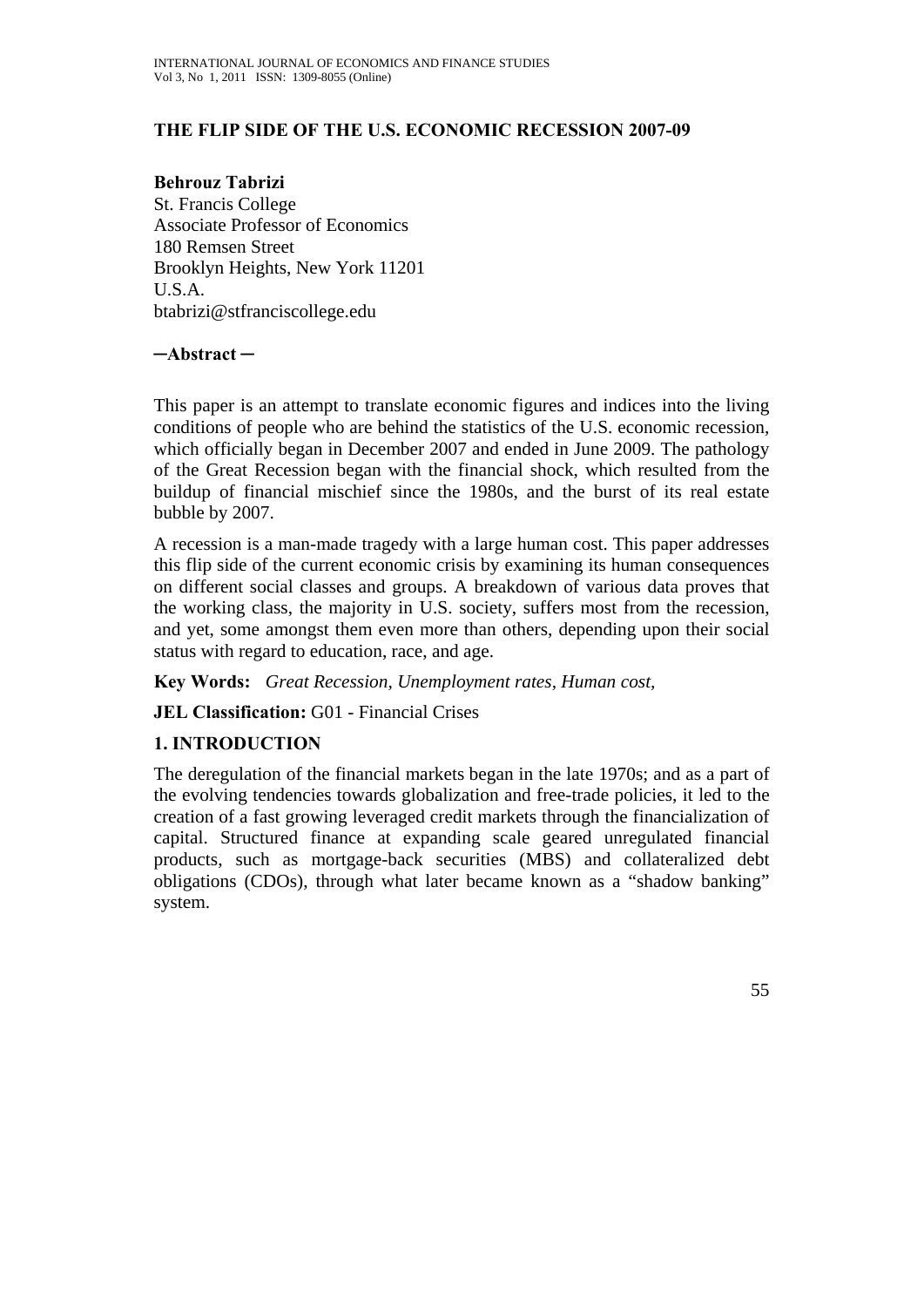It was in 2007 that the growth of debt-hedged funds pushed the financial market to the brink of a free fall. Although the "free fall" was prevented, the collapse of the subprime mortgage industry and its domino effects on the multitrillion dollar markets of credit insurance and mortgage securities led the entire economy to a disastrous meltdown. The irony is, however, that the majority of Americans, the working people, who had little to do with this "meltdown," not only had to bear its heavy burden, but also had to save the system from a "free fall" by bailing out those who were responsible for this "avoidable catastrophe."

# **2. THE GREAT RECESSION 2007-09**

# **2.1. When regulators vote for deregulation**

The closer review of the US financial system provides compelling information in support of the thesis that the recent recession could have been prevented, if not entirely, at least partially, both in depth and length, which stand next to the Great Depression of the 1930s. A glimpse of the deregulation that began in the late 1970s reveals that its goal was to open new marketing opportunities for financial capital in response to the falling rate of industrial profit. (Moseley, 1991: 104) Deregulation by blurring the fine line between commercial banks and investment banks on the one hand, and by promoting financial innovation in the derivatives industry on the other hand, made it possible for financial institutions to make high profits by investing in financial products. Deregulation of the financial market, thus, led financial institutions to explore a new paradigm of profit making through the financialization of capital for the past three decades. The Economist (2008) reports that financial firms, which accounted for about 10 percent of total corporate profits in the early 1980s, saw them increased above 40 percent in 2007.

# **2.2. Blowing one big asset bubble**

After the dotcom crash and its consequent recession of 2001, the Federal Reserve consistently reduced its benchmark interest rate, the Federal Reserve rates, until it fell as low as 1 percent by June 2003. Cheap loans and an increase in loan incentives with easy initial terms in subprime mortgages and adjustable rate mortgages (ARM), along with the economic incentives for the originators of such mortgages, pushed up the demand for real estate and thus, home prices as sharply as over 57 percent between 2001 and 2006. (Policy and Economy Blog)

Influenced by the laissez-faire ideology, the financial regulators contributed to boom in real estate by their weakening of the supervision over the financial system. Such bubble blowing financial activities, some of which were widely exposed to be fraudulent, excited the financial supervisory authorities to the point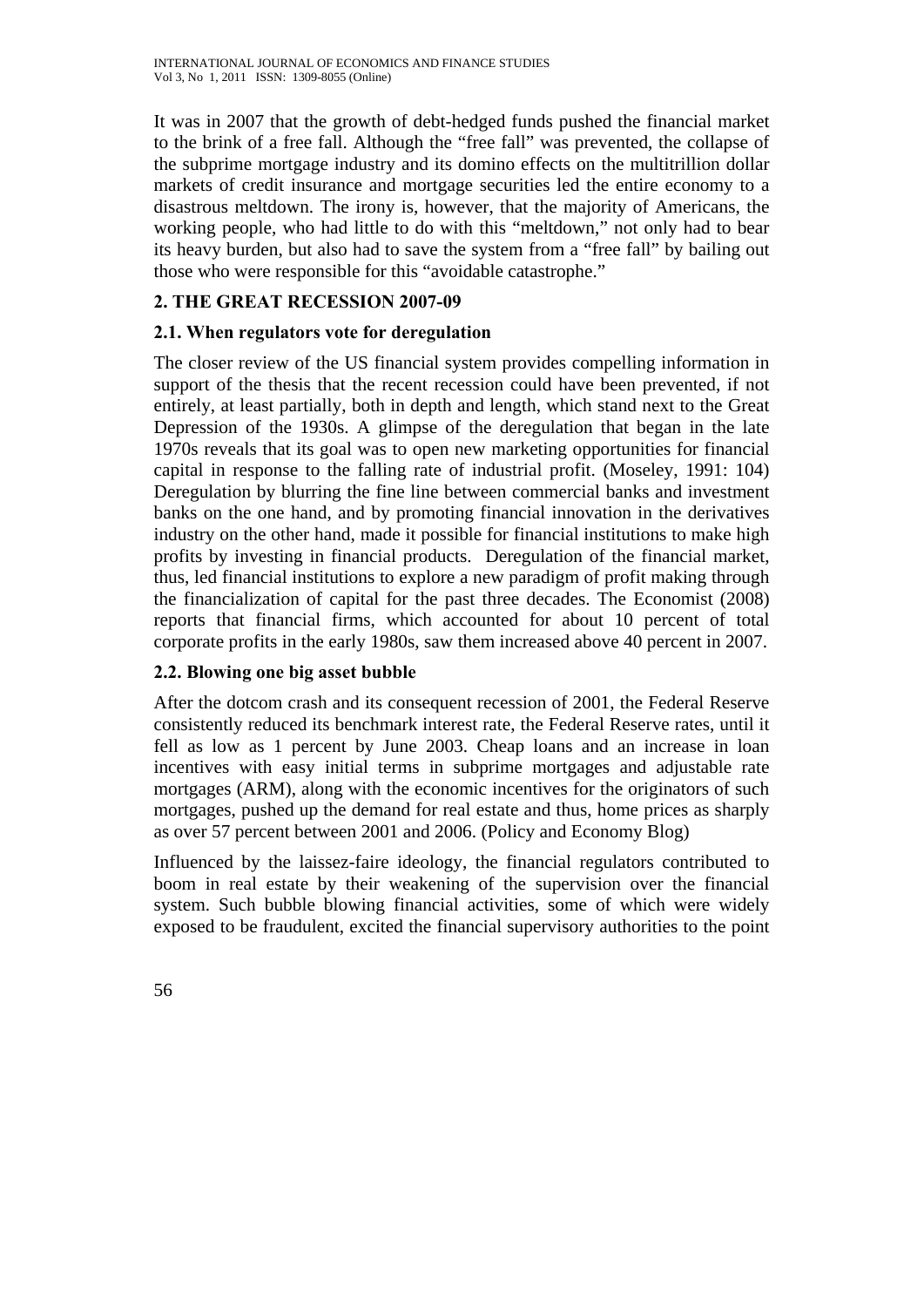that the Chairman of the Federal Reserve exclaimed in a speech: "These increasingly complex financial instruments have contributed, especially over the recent stressful period, to the development of a far more flexible, efficient, and hence resilient financial system than existed just a quarter-century ago." (Greenspan, 2004) However, it was not only Greenspan who failed to put in context the growing seed of crisis within the womb of the *innovative* financial market, but so was his successor, Ben Bernanke. In his testimony to the Congressional Joint Economic Committee in October 2005, then as chairman of the president's Council of Economic Advisors, Ben Bernanke referred to the 25 percent increase in home prices as a sign of US economic strength, and what largely would reflect the "strong economic fundamentals." (Bernanke, 2005)

It is, thus, not surprising to see that the two Fed chairmen, Alan Greenspan for his deregulatory policies and Ben Bernanke, the successor, for his failure of detecting the undergoing housing bubble were targets of a candid criticism in the final report of the majority of panel of the Financial Crisis Inquiry Commission, a bipartisan committee designated by Congress in 2009. A part of this report concludes that the "widespread failures in financial regulation and supervision proved devastating to the stability of the nation's financial markets. More than 30 years of deregulation and reliance on self-regulation by financial institutions, championed by former Federal Reserve chairman Alan Greenspan and others, supported by successive administrations and Congresses, and actively pushed by the powerful financial industry at every turn, had stripped away key safeguards, which could have helped avoid catastrophe." (The Financial Inquiry Report, 2011)

Although, the former chairman Greenspan conceded there was a "flaw" in his market ideology (Bloomberg, 2008), his realization came only after the damage had already been done. Such a historical buildup of financial malfeasance had no final result except bringing the financial system to near total collapse and with its spillover to production industries, giving yet a new dimension to its catastrophic human cost.

### **3. THE HUMAN COST OF THE GREAT CRISIS**

### **3.1. A glimpse of the vulnerability of the labor force**

The majority of American people are working class (Zweig, 2000: 7), accounting "for over 60 percent of the labor force." (Zweig, 2000: 3) With regard to their place in production, the working class people are those who do not own means of production (capital) and consequently have hardly any control or power over their work and employment. It is, thus, the workers along with their children and other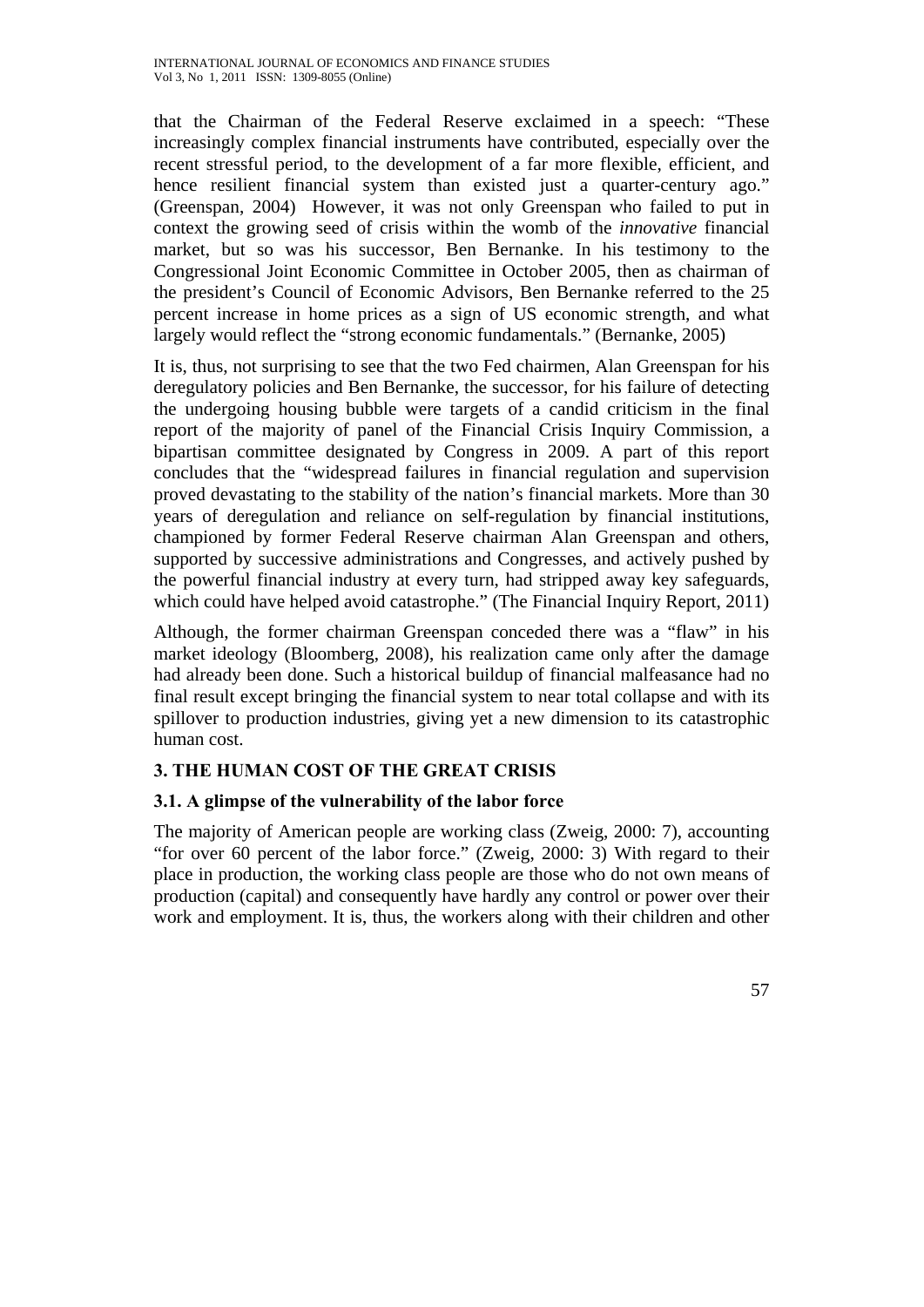dependents that will always be the main victims of any economic crisis. The economic burden of the crisis for the majority of working people is even life threatening as their healthcare benefits, among others, are tied to their employment. In addition, the crisis begins by reducing employment in the least protected segments of labor force, where workers are making a subsistence living and coping with their vulnerability in terms of color, education, and age.

As the income of most Americans is fundamentally labor income, high unemployment translates into terrifying news for the majority of Americans who live on labor, and the provision of social benefits for them is the weakest among all advanced countries. Thus, the ever-growing income gap in the US, also adds tremendously to the insecurity and stress of this majority, even if they *conservatively* try "to live within their means." Just as an example, the "C.B.O. study found that between 1979 and 1997, the after-tax incomes of the top 1 percent of families rose 157 percent, compared with only a 10 percent gain for families near the middle of the income distribution." (Krugman, 2002)

### **3.2. The soaring unemployment rate**

As the finance sector is a key to the functioning of the real economy, its crisis, particularly when it is not "mild," does not remain within the financial market; it rather spills over to the entire economy resulting in social misery and despair. However, the share of this burden has never been uniform across all classes of society; not to mention it has never been the case with the share of the fruits of its prosperous times either.

The unemployment rate is one of the main indicators of the state of economy and its labor force situation. During the recent recession, which officially began in the December of 2007, the unemployment rate soared from 5 percent reaching 9.7 percent in 2009. However, the *real* unemployment rate was by far higher than those official rates as they did not include by definition "discouraged and marginally attached workers" (those who have given up looking for jobs), involuntary part-time workers (those who are not able to find full-time job), and those who work, but at jobs that underutilize their skills.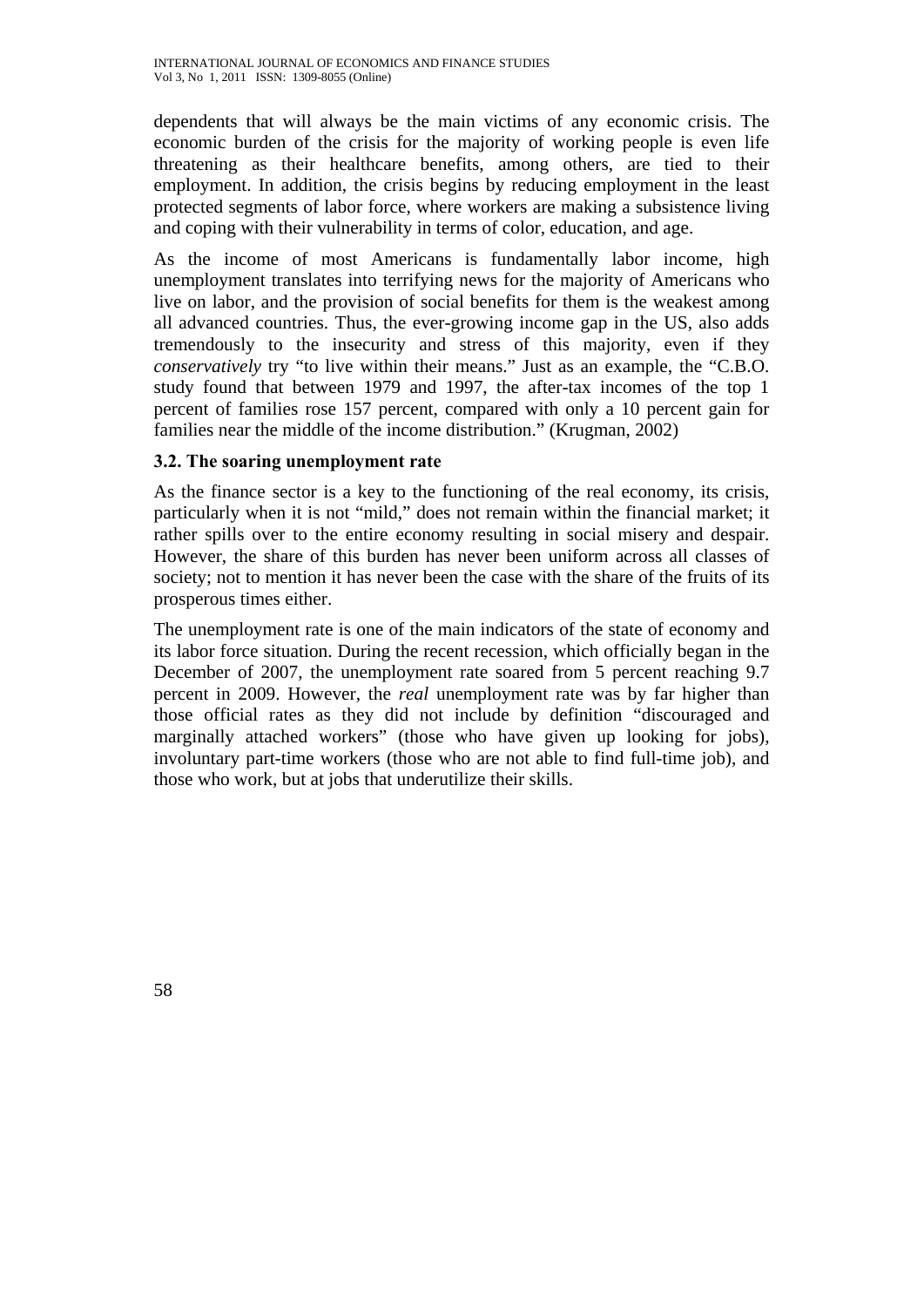Figure-1: Number of Unemployed by Different Measures



Figure (1) measures the number of unemployed people in different categories; it shows at the peak of the recession in 2009 there were *actually* more than 25 million unemployed against the official number of less than 15 million.

### **3.3. The break-down of unemployment rate**

A closer examination of the unemployment data of the recession reveals facts about the degree of the range of job losses in the economy by hitting the poorest first. For example, the interactive graphs provided by The New York Times (November 6, 2009) would show that for those who did not have a high school degree (ages 15-24), or in other words, those in terms of their income were at the bottom of labor force, the unemployment rate reached 26.6 percent by September 2009, a rate three times higher compared to college-degree holders (8.4 percent). And still, the case was much worse for black men in the same category: it was as high as 48.5 percent for the same period.

### **3.4. Different effects of the recession**

The breakdown of unemployment into different economic and social categories revealed that the recession took away the incomes of the lowest paid in the economy at a much higher pace than those in any other groups.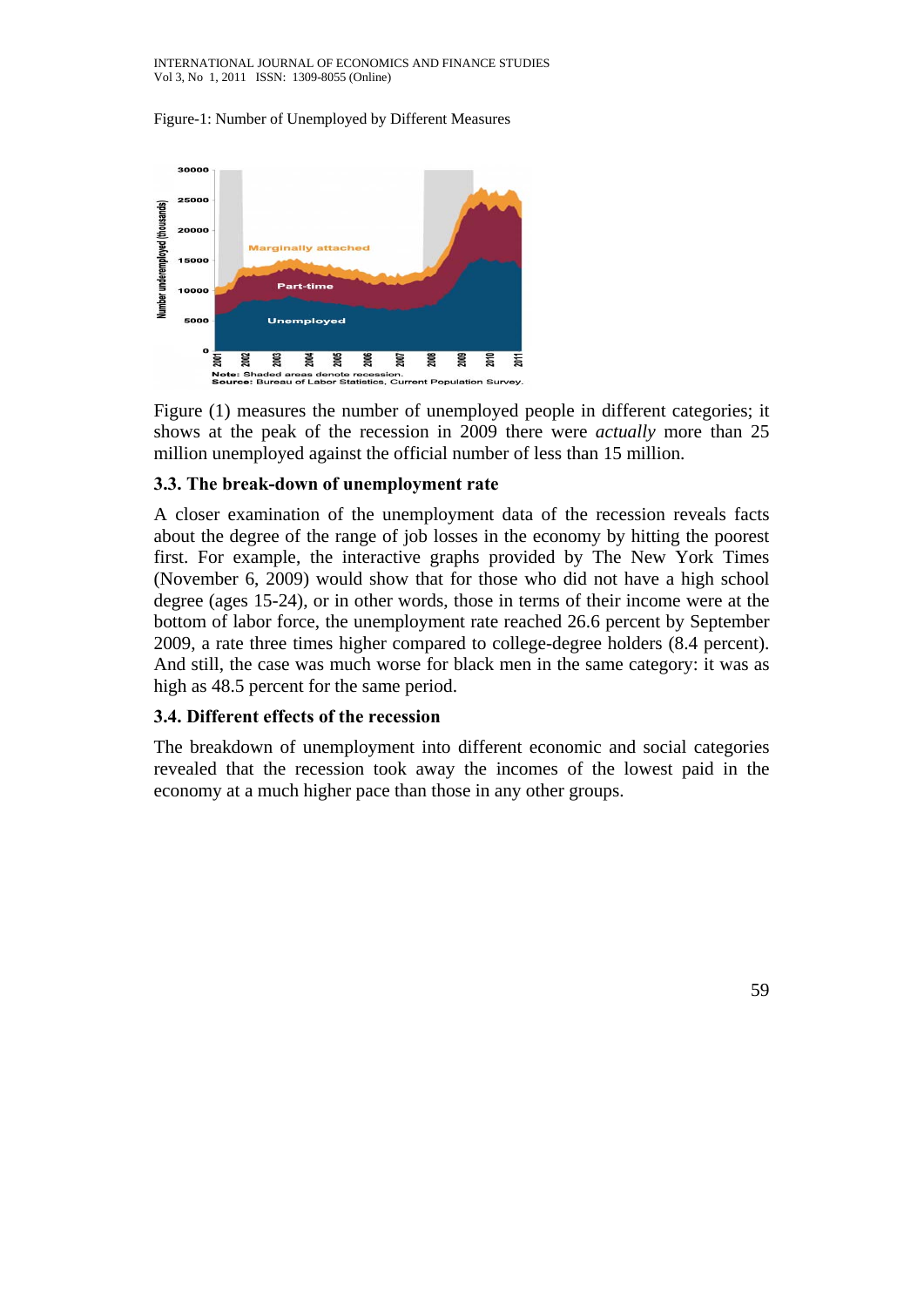Figure-2: US below Poverty Rate by Age



Source: U.S. Census Bureau, Historical Poverty Tables

The majority of these people born into poverty, and then grew up in a social environment, which could hardly promise them opportunities of a life better than what they already had. The figure (2) shows nearly one out of every four under the age of 6, and one out of every five until the college age of 18 remains *hopelessly* poor, under the poverty line.

There are also less general, but by no means less tragic socio-economic effects of recession. For example, depending on their asset portfolio, the elderly people about to retire lost at different scales a significant part of their retirement savings. "The stock market lost 47 percent of its value between September 30, 2007, and December 2, 2008, a decline of about \$11 trillion." (Soto, 2008) Although, elderly workers save less in stocks, nevertheless almost half of the retirement savings of 50 and older are in equity, and the "plummeting value of retirement assets could force adults to delay retirement and remain at work. (Soto, 2008) Another example is about the psychological stress of recession due to unemployment, which let down millions of homeless parents to seek a place to live with their children or relatives, not to mention the extreme unfortunate cases that ended in suicides. Study shows that "unemployed have two to four times the suicide rate of employed adults." (USA Today, January 11, 2009)

### **3.5. The recession may be over, but for whom?**

The great recession was officially over in June 2009, and after a consecutive 18 month decline in output, the economy geared towards recovery. In its general economic sense, however, *recovery* is actually an elusive term. By definition, it is an economic upturn in terms of total production (GDP), which does not necessarily mean a decrease in the unemployment rate. As a matter of fact, the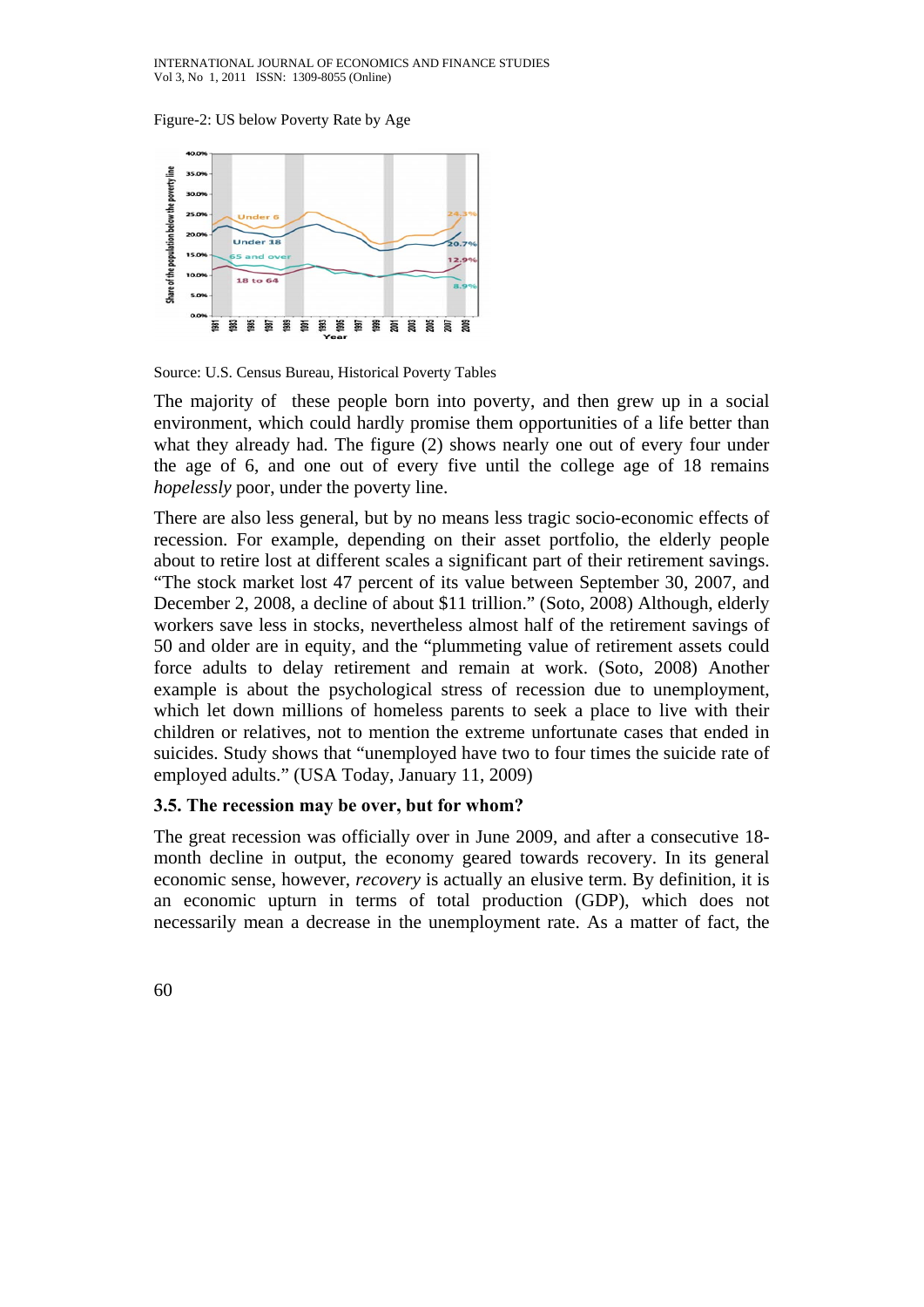unemployment rate kept on increasing after the recovery until October 2009, when it hit its highest rate at 10.2 percent. In other words, recovery from the Great Recession actually meant recovering the growth in production with a lesser labor cost, or simply recovering the lost profits at the cost of lower wage and salary incomes. The New York Times (November 24, 2010) reports that "American business earned profits on an annual rate of \$1.659 trillion in the third quarter (of 2010) according to Commerce Department report released Tuesday (November 23)." The same report points out that this figure is the highest recorded since the government began keeping track over 60 years ago, which breaks the record of the highest corporate profits earned in the third quarter of 2006. The report, thus, proves that when the unemployment rate in the recovery period was, on average, as high as double before the recession in the same period, the corporations managed to make even higher profits. The yawning gap between labor productivity and the real median family income since the middle of recession in 2008 (Figure 3) is the major reason for having a recovery by means of "making more with less."



Figure-3: Productivity vs. Real median family income

Source: EPI analysis of U.S. Census Bureau, Historical Income Tables

#### **Conclusion**

The recession of 2007-09 was both the deepest and longest of recessions since the Great Depression of 1930's. The ultimate cause of such an unprecedented recession is to be found in the free market-oriented views of the fiscal and monetary regulators, rather than simply the "greed" of financiers which is nothing more than an expected outcome of such views in a practical world. Financialization, as reflection of a deregulated financial system, drove the financial markets towards the expansion of derivatives in search of higher profits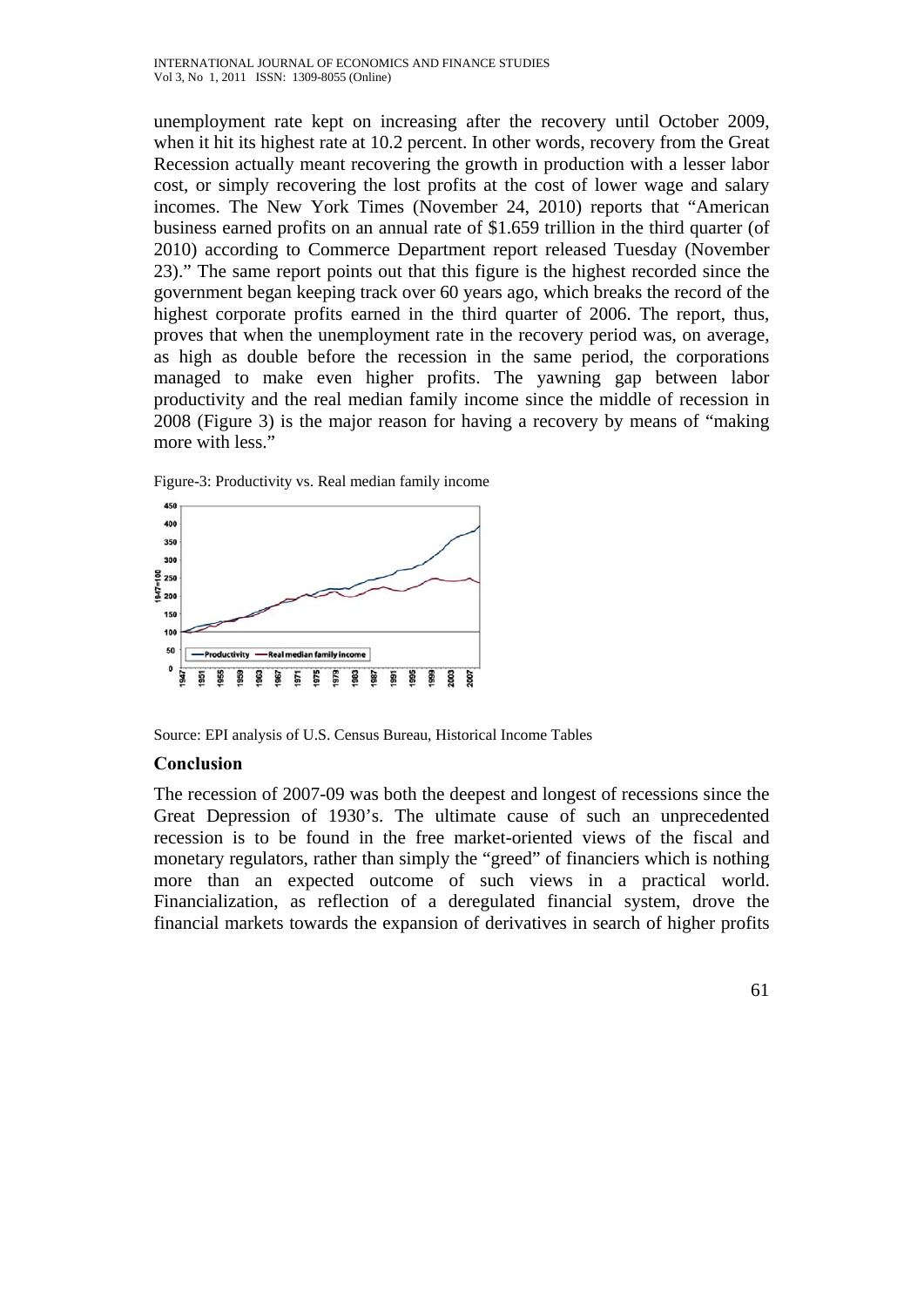beginning in the last years of the 1970s. Since then, money capital increasingly shifted from production industries to financial markets for investment in producing "exotic" financial products.

Three decades passed and the *freedom* of the free market allowed the "greed" of financiers to pursue increasingly adventurous forms of investment ending with a maniacal interest in real estate. The financial meltdown and its spillover into the rest of the economy caused soaring unemployment for more than 18 months, and consequently unprecedented social misery and despair. As millions lost their homes, medical insurance, equity savings, retirement savings, there are still millions more, who continue to live in chilling fear of adding to these grim statistics.

# **BIBLIOGRAPHY**

Bernanke, Ben (October 20, 2005), *The Economic Outlook: Testimony before the Joint Economic Committee,* http://www.house.gov/jec/hearings/testimony/109/10- 20-05bernanke.pdf [Accessed 2.2.2011]

Bloomberg (October 23, 2008), *Greenpan Concedes to "Flaw" in His Market Ideology,* 

http://www.bloomberg.com/apps/news?pid=newsarchive&sid=ah5qh9Up4rIg&ref er=home [2.2.2011]

Greenspan, Alan (January 26, 2004), *Remarks by Chairman Alan Greenspan: Economic flexibility,*

http://www.federalreserve.gov/boarddocs/speeches/2004/20040126/default.htm [Accessed 2.2.2011]

Moseley, Fred (1991), The Falling Rate of Profit in the Postwar Untied States Economy, London: Macmillan Academic and Professional LTD.

Krugman, Paul (October 20, 2002), *For Richer*, http://webcache.googleusercontent.com/search?q=cache:4NV8\_\_ceLqQJ:spot.col orado.edu/~kaplan/econ3080/Krugmanmiddle.html+Paul+Krugman+wealth+uneq uality+ny+times&cd=6&hl=en&ct=clnk&gl=us&source=www.google.com [Accessed 1.2.2011]

Policy and Economy Blog, *Housing Bubble Graphs,* http://mysite.verizon.net/vzeqrguz/housingbubble/ [Accessed 2.2.2011]